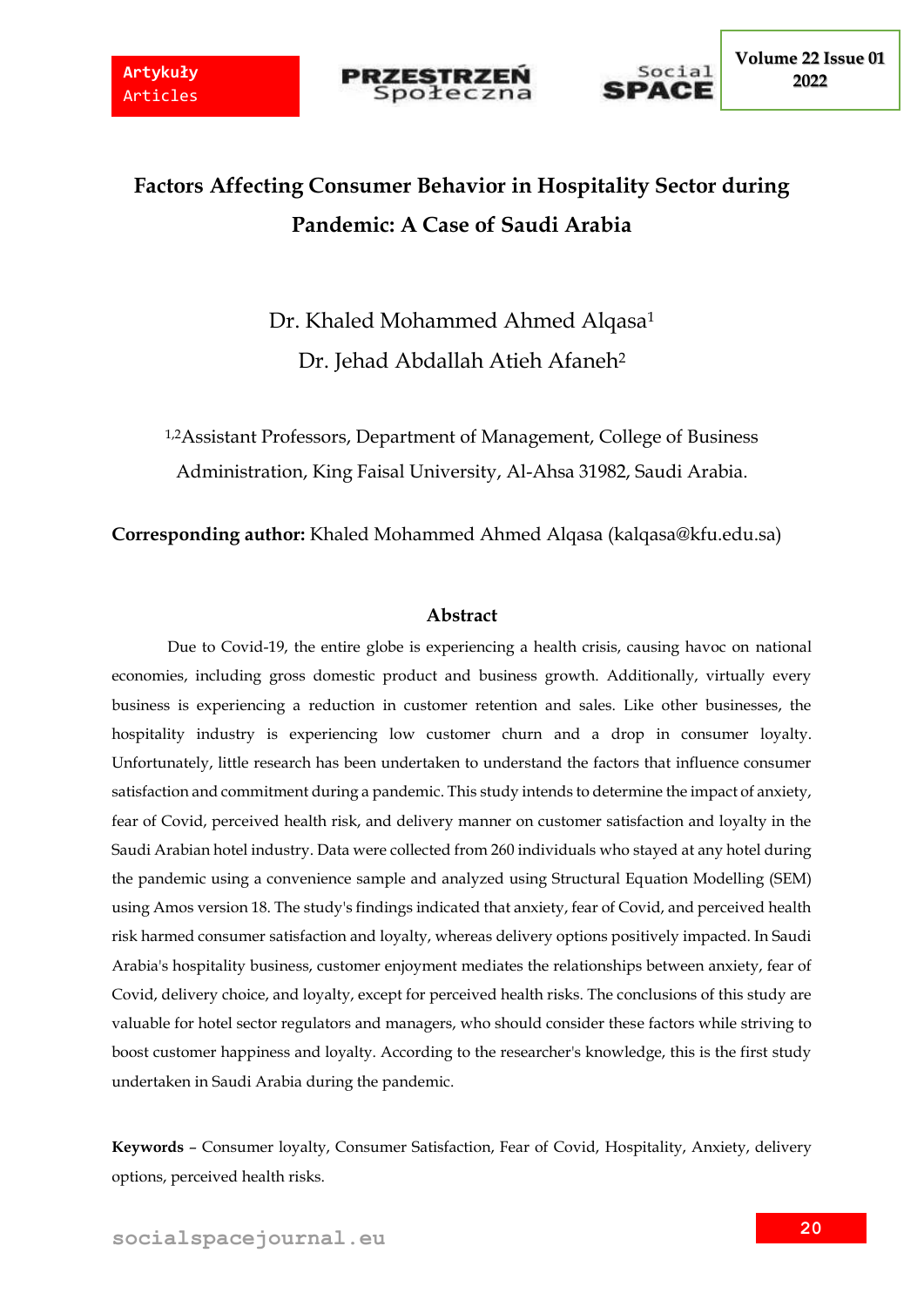### **1. Introduction**

COVID-19 has had a remarkable impact on the lives of communities and individuals worldwide, and it continues to do so. Tourism and hospitality have been seriously impacted by the current COVID-19 outbreak (Columbus et al., 2019). Tourism demand in Saudi Arabia was anticipated to be sluggish in 2020, resulting in a precipitous decline in domestic tourism revenue. Additionally, the country's total number of occupied hotel rooms fell (Mann et al., 2020). As a result, it is anticipated that hotel industry recovery will be highly sluggish until occupancy and revenue levels revert to pre-COVID-19 levels (AlArjani et al., 2021). The World Health Organization (WHO) has recommended several preventative measures, including social isolation, hand sanitizer use, self-isolation, and mask use, to limit COVID-19 infection and protect people's health (Mirzayev et al., 2021). As a consequence, as people's activities become more passive and their access to the outside world decreases (Sharma & Gursoy, 2015), the hotel industry will unavoidably suffer a period of declining tourist numbers. Consequently, these rapid upheavals are inextricably linked to instability in multiple domains of life, with health and financial insecurity being the most visible (Columbus et al., 2019). An individual's perception of risk is reflected in their level of anxiety. When the COVID-19 poses a potential threat to their own problems (such as their health or financial well-being), those concerned about it may show critical worry during the pandemic (Martínez & del Bosque, 2015).

Hotels should use risk reduction strategies that focus on lowering financial and health-related customer risk perceptions and fostering positive attitudes toward the business to attract customers. Health and safety are essential for travel and lodging (Maghdid et al., 2020), but the perception of financial risk most influences buying behavior (AlArjani et al., 2021). Staying in a hotel is a want rather than a necessity, and as a result, clients expect good value for their money (Mirzayev et al., 2021). An investigation conducted by AlArjani et al. (2021) discovered that fair price perception is critical and directly influences visit intention during a pandemic outbreak. Furthermore, according to Columbus et al. (2019), Saudi Arabian consumers are value-oriented, enthusiastically seeking out fantastic deals to obtain the best value for their money. They spend a considerable amount of time searching for offers, assessing the quality of products, and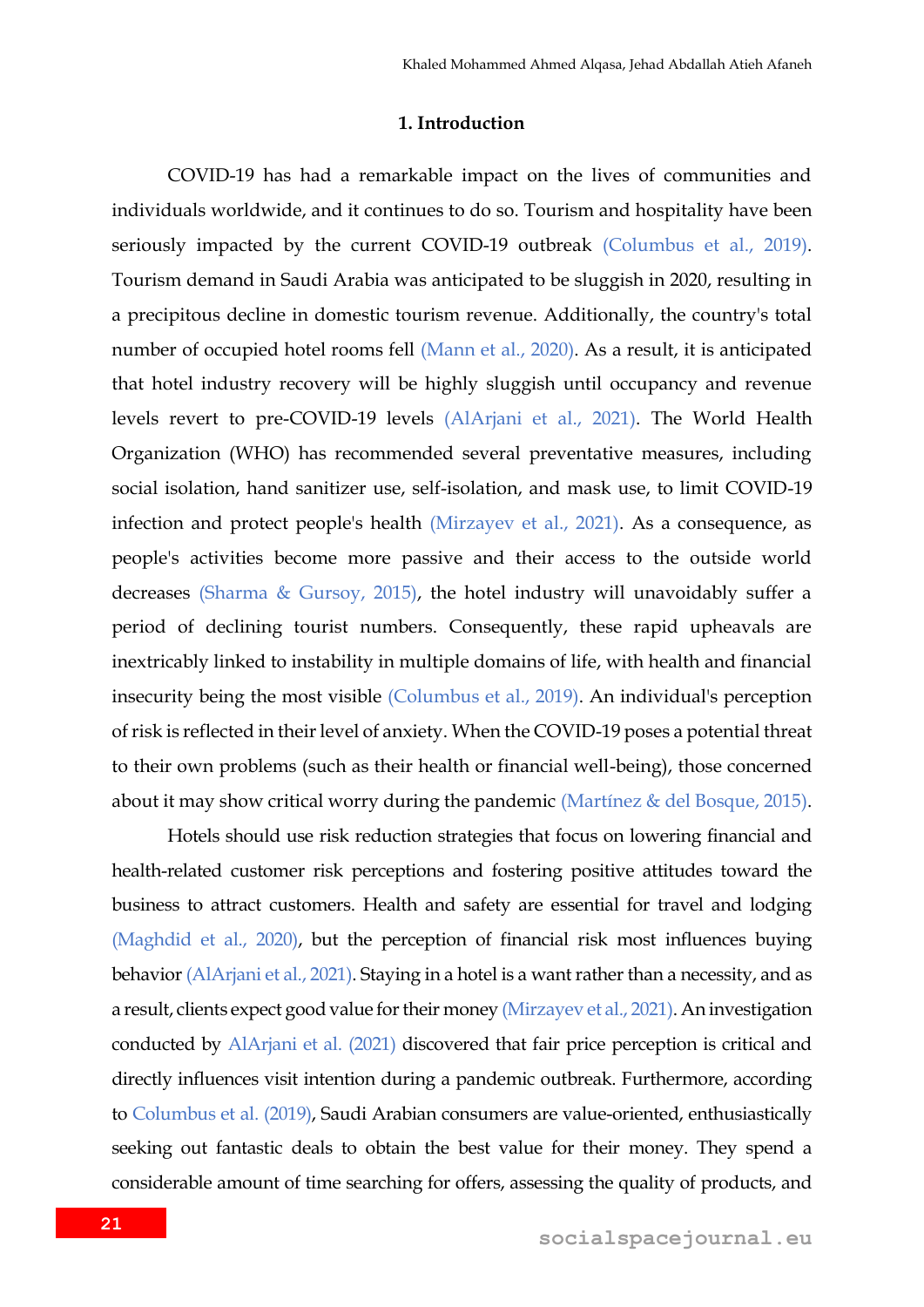comparing prices. In addition, Mann et al. (2020) found that hotel guests have varying perceptions, expectations, and preferences for various hotel kinds, which affects their level of satisfaction or dissatisfaction with their stay. Consumer behavior (CB) is a multidimensional concept that includes the acquisition, use, and disposal of goods and services (Voramontri & Klieb, 2019). Academics have found it difficult to understand consumer behavior shifts and what variables cause and impact them. This issue has become more complicated since the pandemic outbreak (Covid-19), and numerous attempts have been made to determine how the current pandemic has affected consumer behavior. Even though previous research has examined the effects of various crises on consumer behavior, such as food safety crises (Kang, 2019), financial crises (Coletta et al., 2019; Kang, 2019), and made-in-country crises (Antonetti et al., 2019), the current health crisis in the form of a pandemic is distinct from the previous crises. It results from earlier research crises may be outdated. Even during crises, consumers behave more sensibly (Theodoridou et al., 2019) and emphasize essential needs rather than luxury items, according to previous studies (Jha, 2021). Furthermore, it is possible to claim that consumer behavior varies by sectors, such as hospitality, banking, entertainment, and geography. In this sense, Schiffman et al. (1993) stated that sociological, cultural, and economic factors all impact consumer behavior.

Consequently, it is essential to appreciate how numerous factors influence consumer behavior in present health issues, such as epidemics. Therefore, this study examines the effects of perceived health risk, anxiety, fear of Covid, and delivery method on customer satisfaction and loyalty. This study seeks to determine how perceived health risk, anxiety, fear of Covid, and delivery choice influence customer loyalty and satisfaction in the Saudi Arabian hospitality industry.

### **2. Literature Review**

## **2.1 Theoretical Framework**

The current study establishes a research framework by utilizing the notion of planned behavior. The theory of reasoned action (Ajzen, 1991), which (Ajzen, 1991) developed based on the idea of reasoned action (TPB), presents a framework for the study of certain complicated human behaviors (Ajzen, 1991). The TPB now includes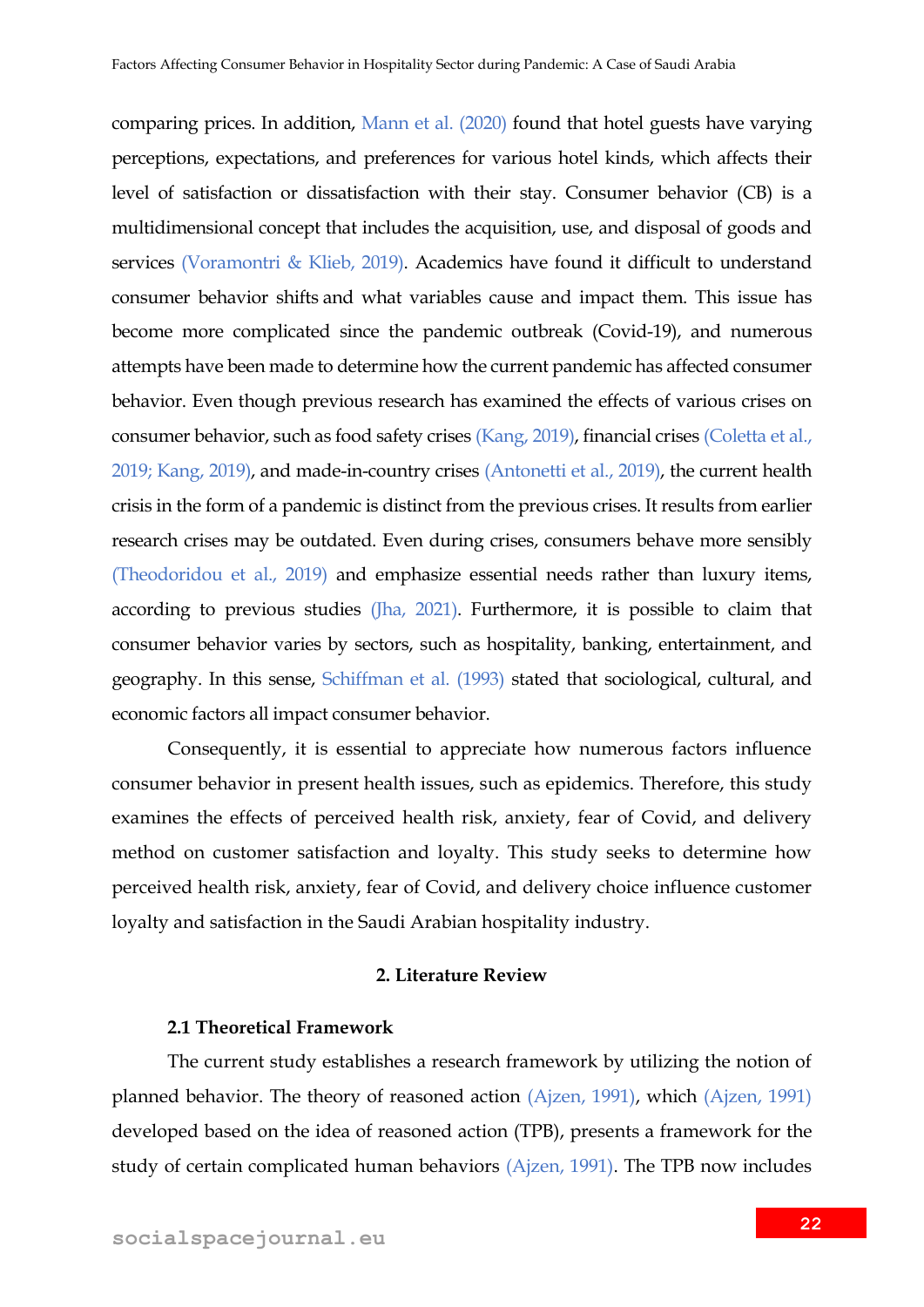perceived control as a new variable that affects behavioral intentions and actual behaviors, whereas the TRA only addressed attitudes and subjective norms that influence behavioral intentions when explaining the formation of actual behavior. (Yuriev et al., 2020). The TPB's three fundamental determinants are attitudes, subjective norms, and perceived control, and they are used to forecast customers' intents, as seen in the diagram below. Together, these primary factors of the TPB contribute to the formation of customer intentions, impacting customers' behaviors (Ulker-Demirel & Ciftci, 2020). Customers' preferences are the most important indicator of their actual actions and behaviors.

When it comes to the TPB, intentions are considered the antecedent of behavior and the willingness to carry out the anticipated activity. Similarly, the intention was defined in this study as the willingness of clients to stay in environmentally friendly hotels. Attitudes toward certain conduct, which show as either favorable or unfavorable judgments, are influenced by behavioral beliefs. There is a positive and direct association. According to the TPB, if a person has a positive attitude toward an action, their intention is likely to be positive; conversely, if a person has a bad attitude toward an activity, the opposite is true (Ajzen, 1991). Subjective norms comprise normative attitudes and demonstrate that what others believe and care about the actual behavior is reflected in the behavior. It exerts societal pressure on one to engage in or refrain from engaging in given conduct (Lemy et al., 2019). Emotions, opportunities, and threats in the market are external control elements, while perceived control is the outcome of control beliefs. Internal and external control elements affect the perception of control. Customers experience great control when they can easily affect a given action (Yuriev et al., 2020).

### **2.2 Customer Loyalty**

Brand, vendor, service, and store loyalty are examples of customer loyalty (El-Adly, 2019). Millions of physical and intangible things are sold under numerous brand names. According to Rangriz and Bayrami Shahrivar (2019), brand loyalty is the consumer's favorable enthusiasm for a brand. Budur and Poturak (2021) define customer loyalty as repeat purchases of specific products or services. Additionally, loyalty refers to repeat purchases and the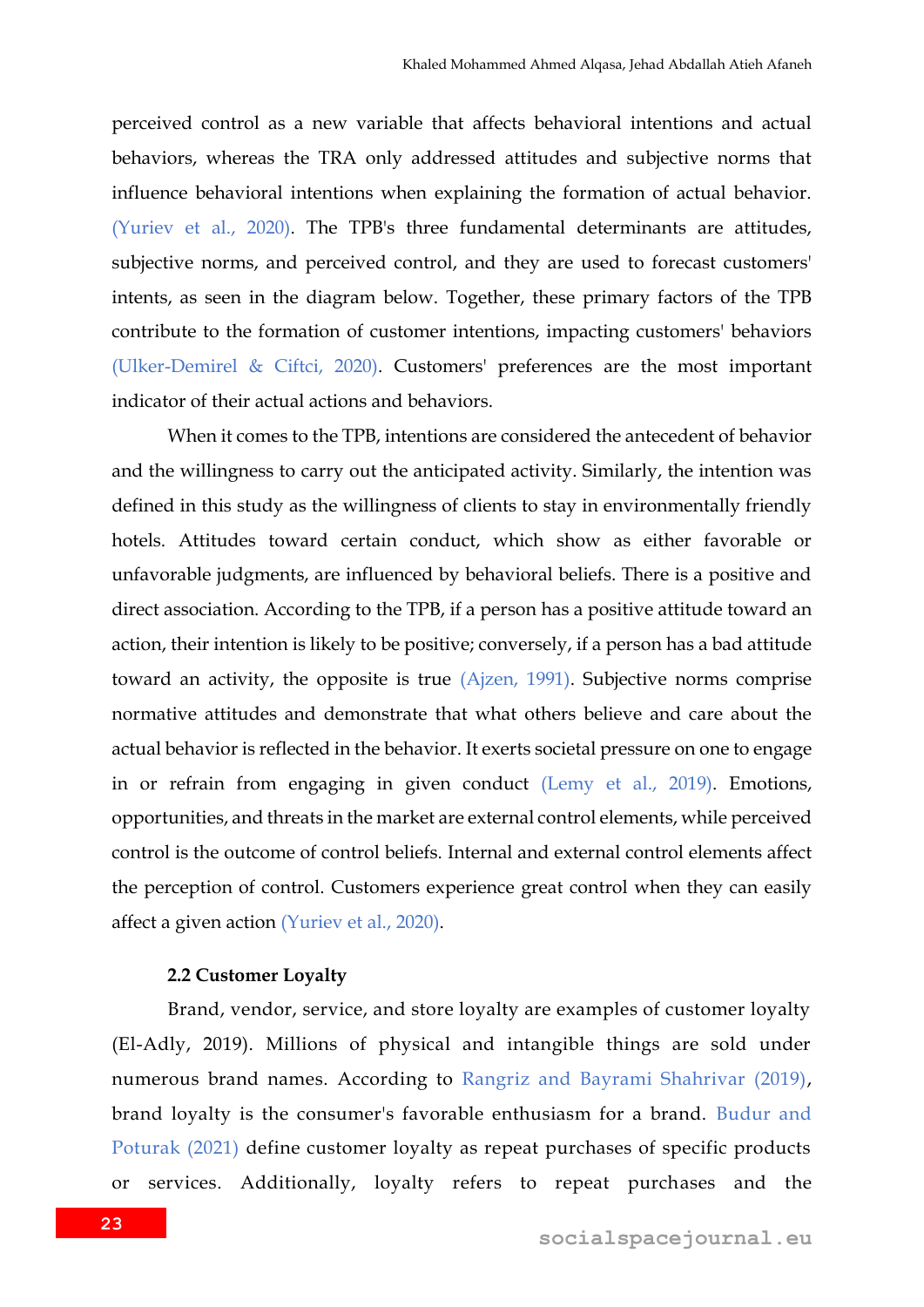recommendation of particular products to friends and colleagues. Although environmental circumstances and marketing campaigns may impact switching behavior, Juanamasta et al. (2019) define loyalty as an overwhelming desire to repurchase or retain a preferred product/service in the future. According to various definitions of customer loyalty, several marketers seek to increase consumer loyalty to win their hearts. But creating client loyalty isn't easy because loyalty is psychological and competitive (Karunaratna & Kumara, 2018). In the service industry, Budur and Poturak (2021) claim that service providers may be more productive in value generation and service delivery, benefiting consumers. Customer loyalty is defined by Iglesias et al. (2020) as the likelihood of future service contract renewals, client patronage, and positive word-of-mouth. Consumer loyalty is defined by Pekovic and Rolland (2020) as an attachment to a brand, service, or activity. According to Juanamasta et al. (2019), the new market currency is consumer loyalty. The success of a business depends on its capacity to attract and retain clients (El-Adly, 2019).

A company's survival depends on keeping and rewarding existing consumers. A devoted clientele assures the longevity of a business. Furthermore, brand loyalty is a strategic asset and the principal generator of brand equity (Pekovic & Rolland, 2020). Scholars have compared customer loyalty to brand loyalty, making brand loyalty a prominent notion in business (Budur & Poturak, 2021). Brand loyalty is a potent weapon that includes preference, like, and future intentions in addition to basic conduct (Karunaratna & Kumara, 2018). Iglesias et al. (2020) describe brand loyalty as the attachment of a customer to a brand. Then, a Brand Loyalty Pyramid with five levels of brand loyalty ranging from unloyal to highly loyal was shown. The level of customer loyalty varies at each tier. While customers may not show brand loyalty at the bottom of the pyramid, they are incredibly loyal at the top, so marketers are keen to implement successful marketing methods to increase customer brand loyalty. Rangriz and Bayrami Shahrivar (2019) propose critical aspects for brand loyalty and customer retention, making things easier to buy than competitor brands and becoming a customer service champion.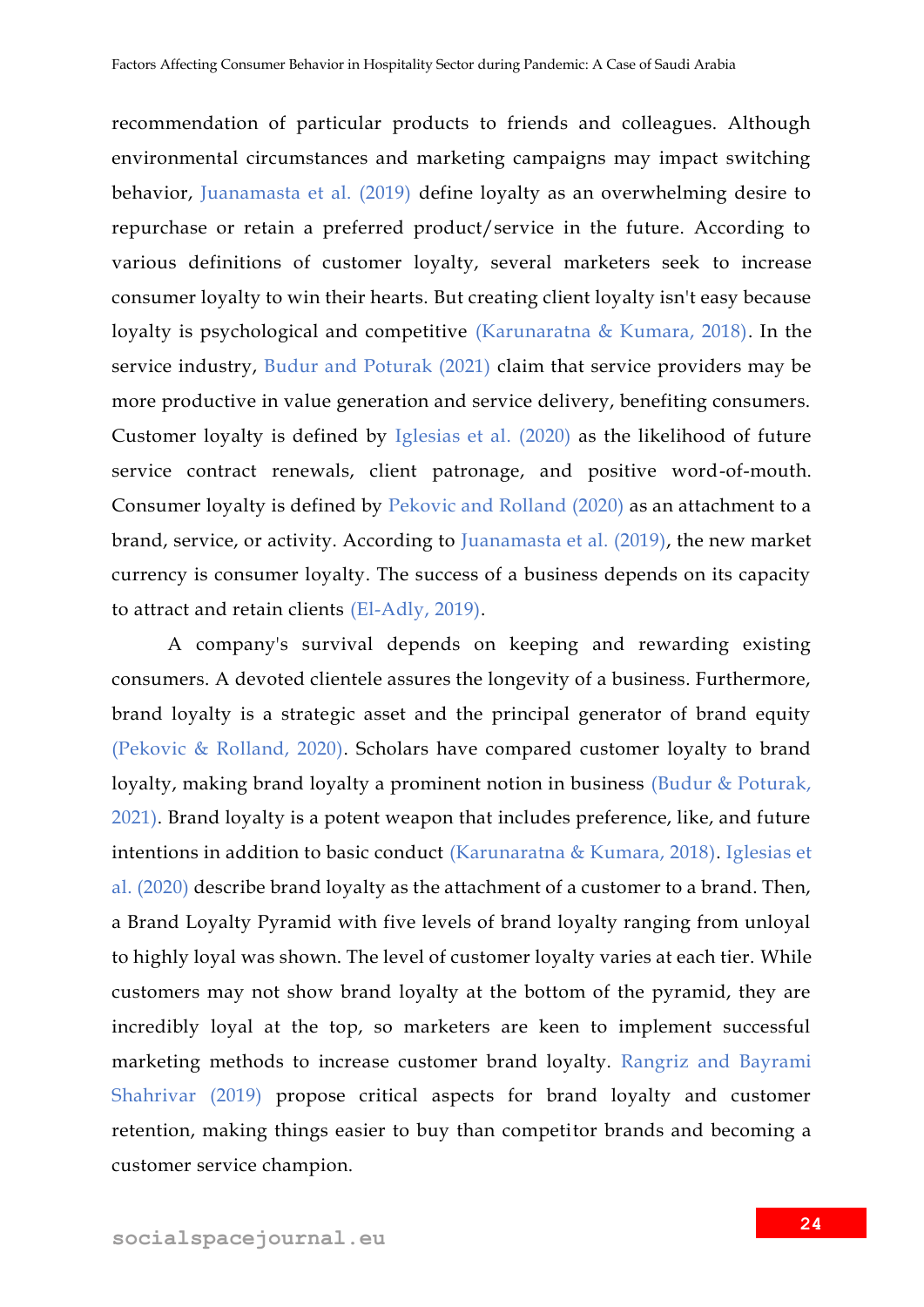### **2.3 Hypothesis Development**

Numerous variables can influence consumer behavior, including socioeconomic status, culture, family, personality, attitude, and information processing factors (V\_azquez-Martíneza et al., 2021). Jones (2020) observed that consumer behavior has changed as a result of the risk perception created by continual media coverage and discussion of Covid-19. Moreover, misinformation on social media raised tension and worry among individuals susceptible to health issues (Donthu & Gustafsson, 2020). According to Laato et al. (2020), academics have been attempting to analyze the influence of anxiety and stress on consumer behavior.

Additionally, Avraham (2020) highlighted that consumer behavior changes when they believe a scenario is possibly harmful to them, but this is not always the case, as it is contingent on how customers perceive the risk (Altheide, 2018). Therefore, when customers pay attention to pandemic coverage on social media or in the print media, their anxiety and worry of getting Covid-19 increases, causing them to be cautious to use the services of a hotel. Even if they visit and utilize the offered service, they may not be able to relax and enjoy themselves, so diminishing their level of happiness. Due to their anxiety and fear of being ill at their favourite hotel, consumers may change their minds about visiting certain hotels and become more interested in hotels where they feel safe and content, so impacting their loyalty. In this regard, Boakye et al. (2017) asserted that customer loyalty is a crucial aspect for organizations, which can be fostered through a variety of means, such as delivering superior service quality.

According to Pratondo and Zaid (2021), customer satisfaction and loyalty can be obtained by improved service quality and remarkably better delivery options, especially during pandemics. In this context, Nguyen-Phuoc et al. (2020) discovered that better delivery options boost consumer satisfaction and loyalty in times of pandemics and allow companies to accomplish their goals (Lemy et al., 2019). Therefore, if hotels provide better delivery options during a pandemic, customers fearful of Covid or anxious and hesitant to visit the hotel may prefer to use delivery options. It will ultimately make them satisfied and loyal to the organization; however, if organizations provide poor delivery options, customers may choose other options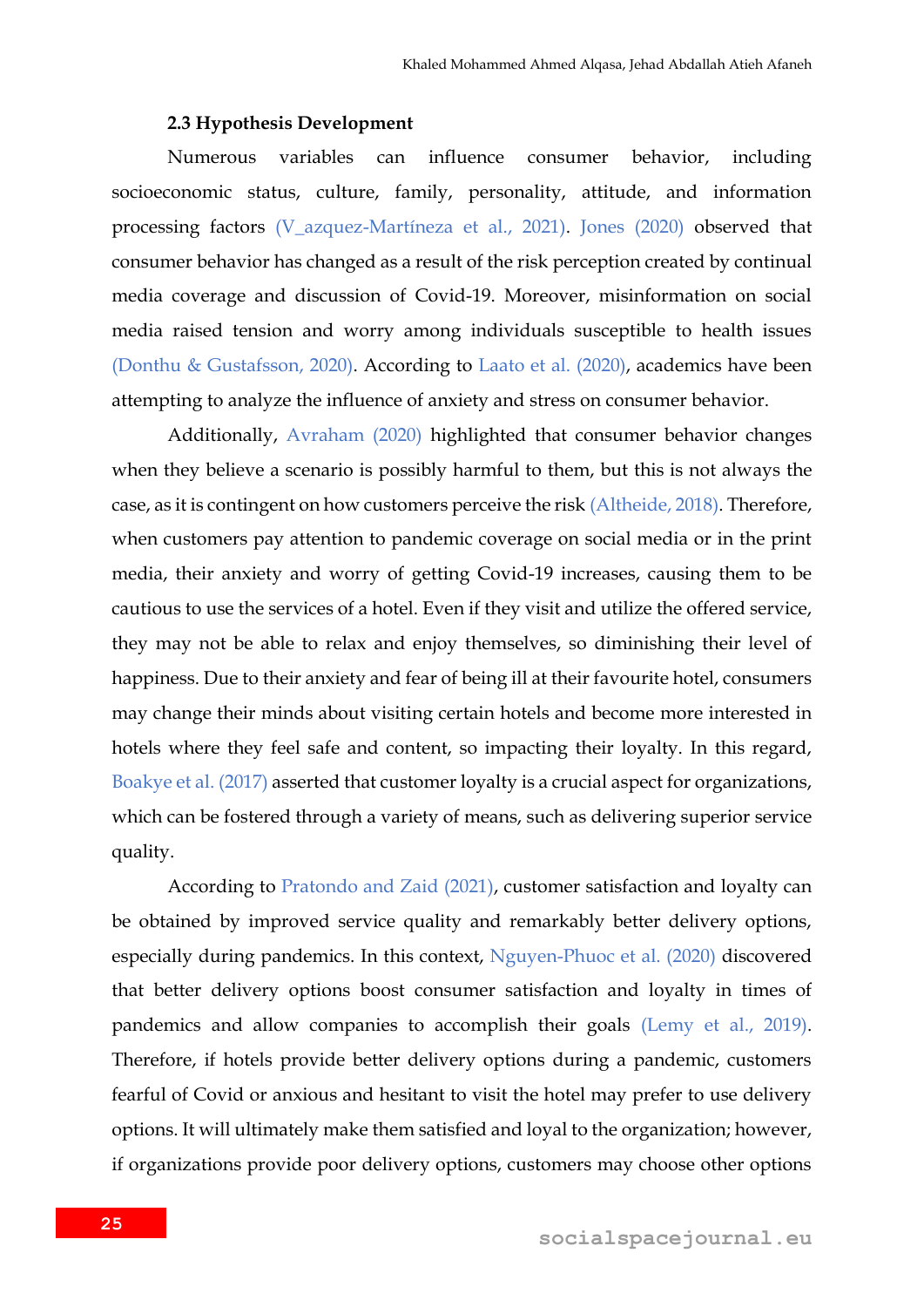rather than their dedicated organization. Ndubisi (2012) emphasized the importance of delivery alternatives during an outbreak, which affects customer satisfaction and loyalty. They went on to state that the delivery person's mood, the processing timeframes, and the meal quality all contribute to customer loyalty by determining the level of satisfaction. According to the findings of this study, improved delivery alternatives benefit businesses in pleasing customers, hence enhancing customer loyalty.

According to Cruz-Cárdenas et al. (2021), consumer behavior is a crucial aspect that can aid the hospitality industry in recovering from the Covid-19 crisis. According to them, consumer behavior is made up of three sorts of beliefs: normative, behavioral, and control beliefs, with behavioral belief indicating that an individual is more likely to follow their wants, according to Ajzen (1991). In this context, Avraham (2020) stated that negative feelings among consumers have increased due to the present pandemic while good emotions have decreased. Yi et al. (2020) discovered that negative emotions like perceived risk increase consumer future desire, implying that perceived risk influences consumer satisfaction and loyalty. Moreover, Theodoridou et al. (2019) observed that the quick growth of Covid-19 has changed the customer's perception of danger when visiting a food and beverage establishment, hence impacting customer loyalty and satisfaction. In addition, Di Crosta et al. (2021) reported that fear of covid-19 negatively affects consumer behavior when it comes to the use of necessities. As a result, this study anticipated that perceived risk had a detrimental effect on consumer happiness and loyalty.

### **Hypothesis:**

**H1:** Consumer satisfaction mediates the relationship between anxiety and consumer loyalty.

**H2:** Consumer satisfaction mediates the relationship between delivery options and consumer loyalty.

**H3:** Consumer satisfaction mediates the relationship between fear of Covid and consumer loyalty.

**H4:** Consumer satisfaction mediates the relationship between perceived health risks and consumer loyalty.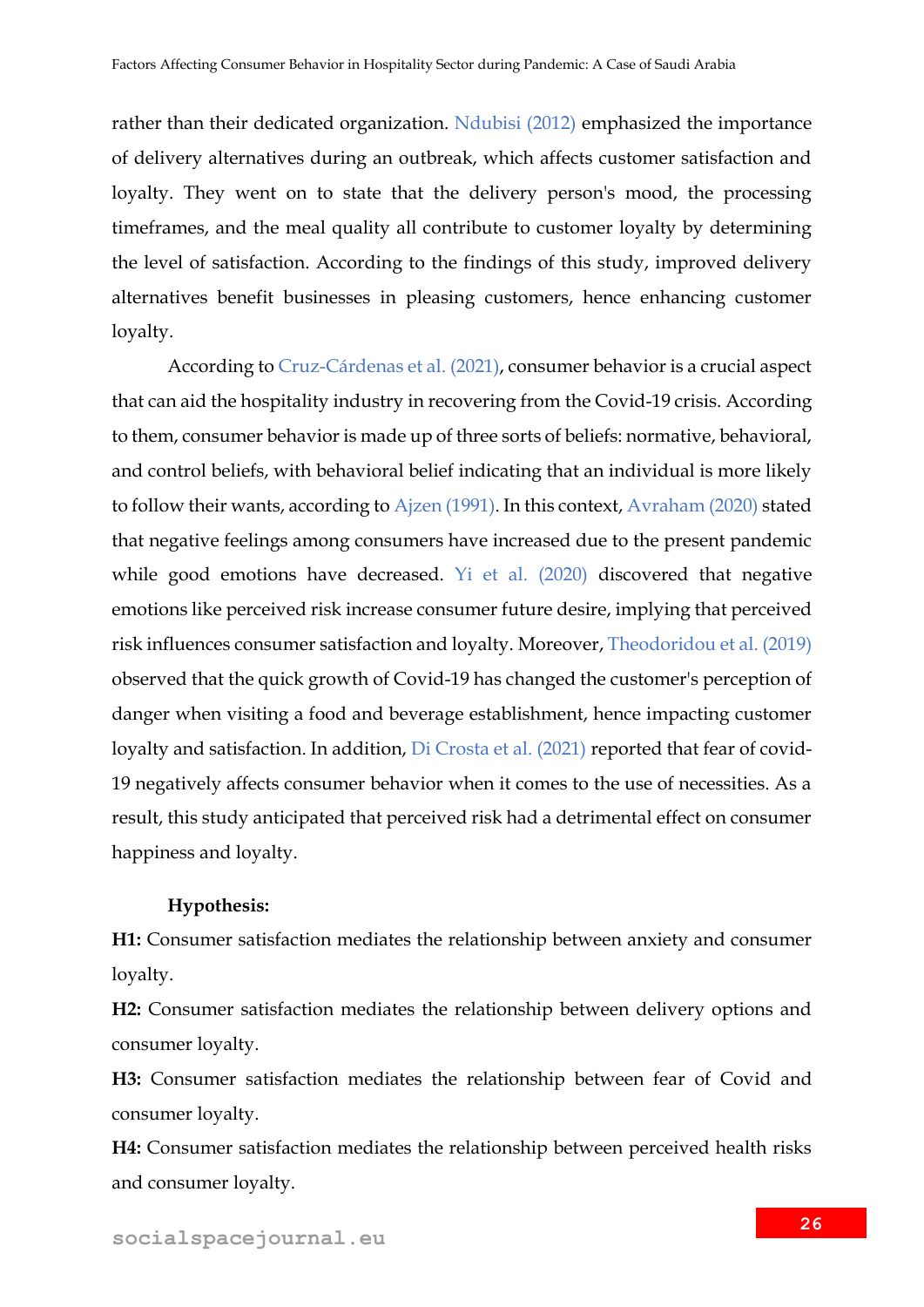

Figure 1. Proposed Conceptual Framework

### **3. Methodology**

Quantitative research, according to Hair et al. (2007), helps investigators to examine existing notions and increase the body of knowledge objectively. The goal of this study was to see how perceived health risk, anxiety, fear of Covid, and delivery choice affected consumer happiness and loyalty, a quantitative research method was employed to examine these connections. In addition, Cabrera (1994) contend that a basic regression analysis in SPSS would not provide precise information regarding the nature of the relationship and the effects of each indicator on the criteria variables. The most effective method for analyzing the effect is structural equation modeling (SEM). According to Hair et al. (2007), SEM is useful for testing the relationships between several variables in a model, and it is gaining popularity as a tool for assessing the relationships in a simple model (Danks et al., 2020). Moreover, basic regression analysis may not be sufficient to test the mediation of the proposed model. In this work, the hypothesized model and mediation relationships were evaluated via SEM with the Amos-18 software.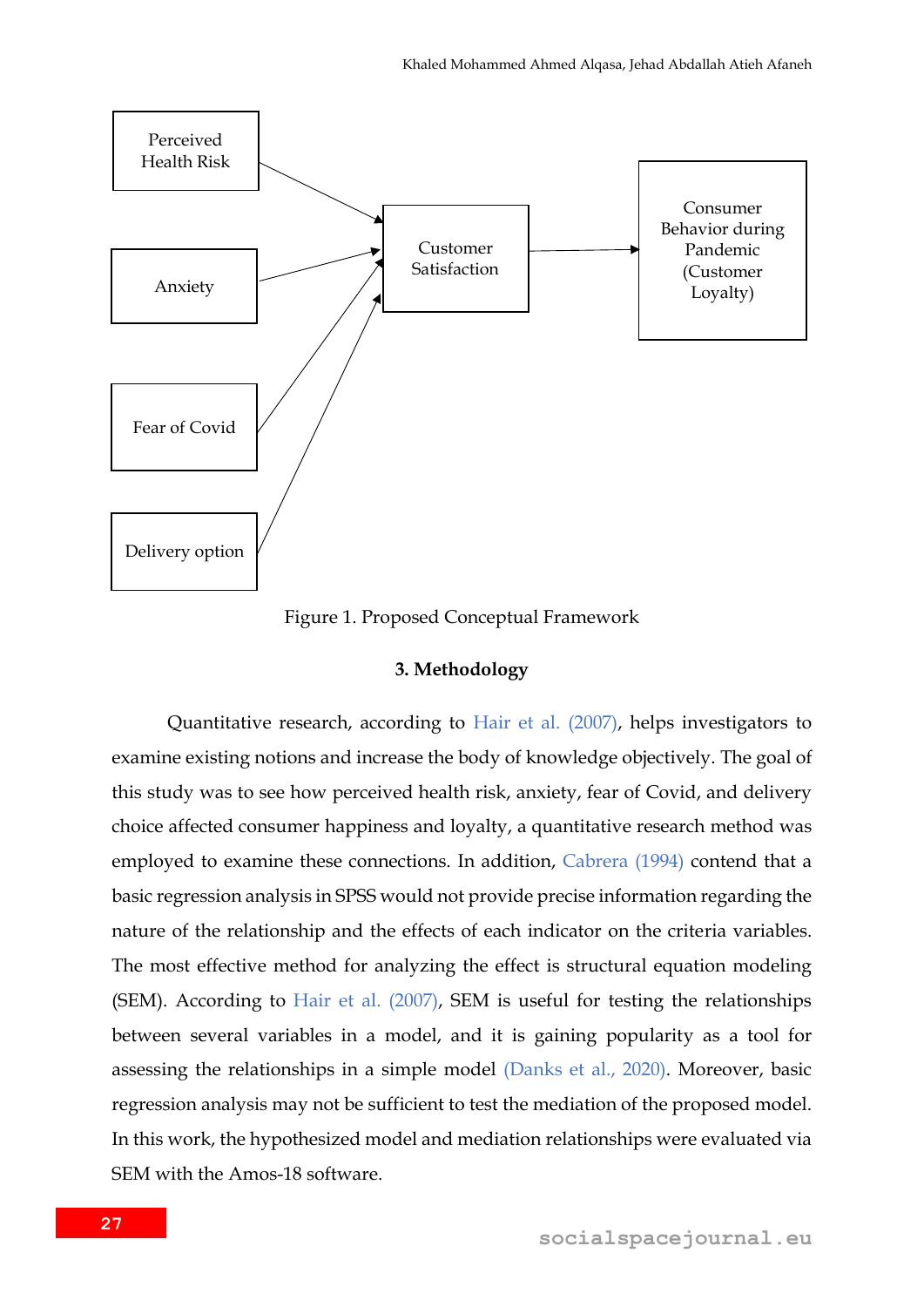### **3.1 Measurement:**

Anxiety was measured using 3 items adopted from Berezka et al. (2021). Scale items include "1- I am stressed about leaving my home," 2- "I am nervous when I meet difficulties buying personal protective equipment (e.g., masks, gloves)," and 3- "I am nervous when I think about current circumstances. " In addition, perceived health risk was measured using three adapted items from Pratondo and Zaid (2021). Scale items includes 1- "Due to the outbreak of coronavirus, I worry that going to and restaurants are harmful." 2- "Due to the coronavirus outbreak, I worry about my health after going to any restaurants." 3- "Due to the coronavirus outbreak, I worry that going to any restaurant is unhealthy."

Furthermore, delivery options were measured using 5 items adopted from Theodoridou et al. (2019). Scales items include 1- "I use the delivery app more frequently during COVID-19" 2- "started using the delivery app only after the quarantine had started" 3- "I prefer outlets which have delivery service more than others during COVID-19" 4- "A delivery option decides if I want to choose that outlet or not" 5- "A delivery option starts to be one of the factors deciding my overall satisfaction after COVID-19 appeared ". Fear of covid was measured using 4 items developed by Di Crosta et al. (2021). Scale items include 1. "I think that a person infected with the virus could recover" 2. "I think that a person infected with the virus could die" 3- "I think it is probable that I would recover after being infected with the virus" 4- "think that being infected with the virus could be lethal for me" Customer satisfaction was measured using 3 items developed by Cronin et al. (2000). Scales items include 1- "It is nice to stay in a hotel belonging to brand *X" 2- "*I like staying in a hotel belonging to brand *X" 3- "*Staying in a hotel of brand *X*  is great" Finally, customer loyalty was measured using 4 items developed by Iglesias et al. (2020). Scale items include 1- "I usually use this hotel company as my first choice compared to other hotel brands" 2- "It would be costly in terms of money, time, and effort to end the relationship with this company" 3- "I shall continue considering this one as my main hotel brand in the next few years" 4- "I would recommend this hotel if somebody asked my advice ". All these scales were reverse coded except delivery options.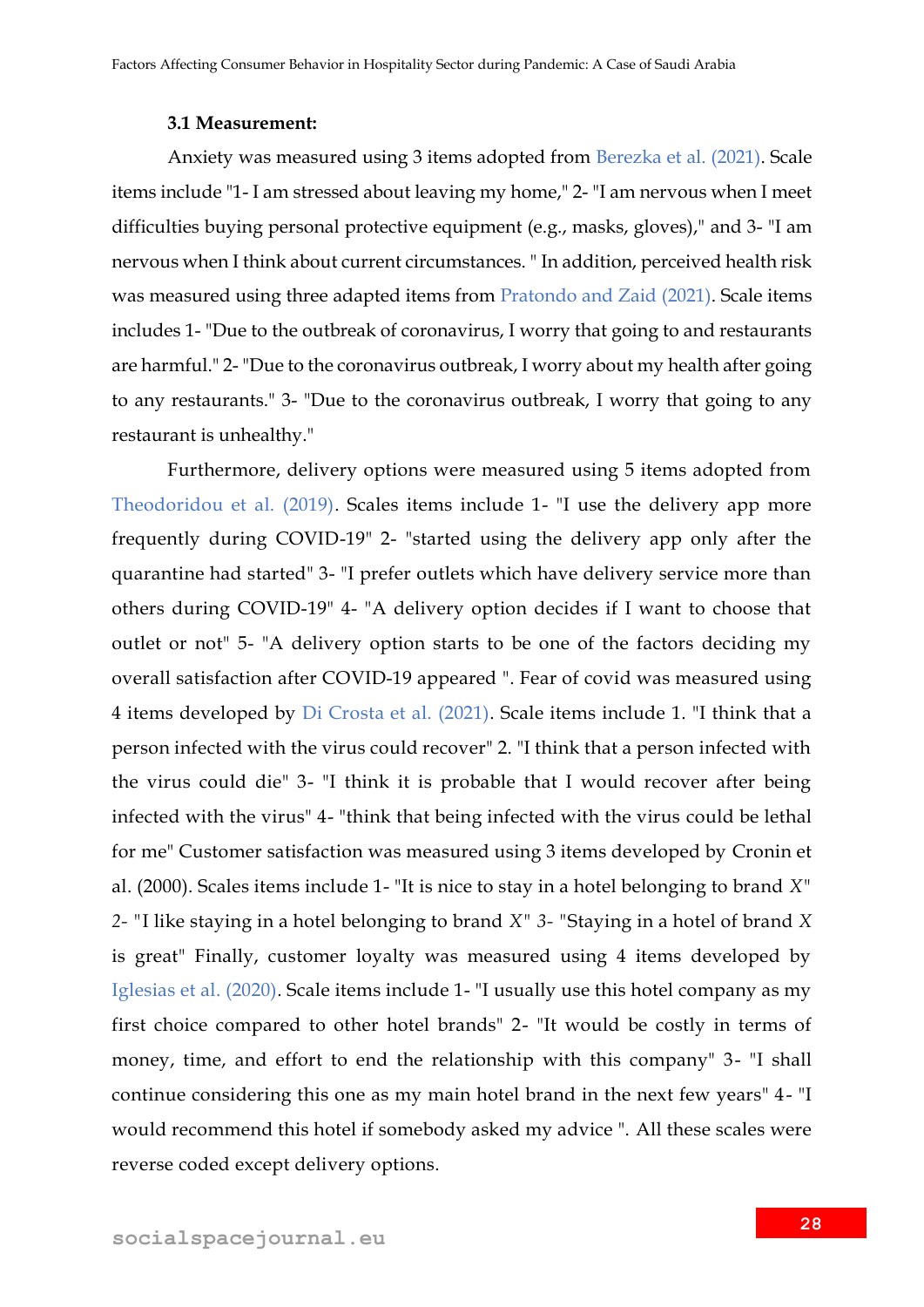### **3.2 Data Collection:**

Due to the quantitative nature of this investigation, the probability sampling technique was utilized to collect data. To gather more precise data, we used the convenience sampling technique. The collection of data occurred between January and February of 2022. To collect data and simplify the process, we devised a questionnaire based on measures from prior research. We used a Google form to create the survey and WhatsApp and other social media platforms to distribute it to various communities. 287 surveys were returned in their entirety within two weeks. 27 surveys were discarded due to incompatible responses, whereas 260 questionnaires were completed and utilized for analysis.

### **4. Analysis and Results:**

Before analyzing the data, the reliability of the scales used in the study should be established. Table 1 shows that all scales' reliability is above 0.7 (Hair et al., 2007), which indicates that all scales have a higher internal consistency level.

| Constructs                   | <b>Internal Consistency</b> |
|------------------------------|-----------------------------|
| Fear of Covid                | 0.70                        |
| Anxiety                      | 0.74                        |
| Perceived health risk        | 0.71                        |
| Delivery options             | 0.79                        |
| <b>Consumer Satisfaction</b> | 0.72                        |
| Consumer Loyalty             | በ 77                        |

Table 1. Reliability of the Scale

Descriptive analysis has been performed to analyze the characteristics of the respondents. Table 2 presents the demographic profile of the sample used in the study. According to the investigation, most of the respondents in the survey are male, comprising almost 77 percent of the total respondents. Similarly, nearly 48 percent of the sample falls in the age group of 29-39 years. Likewise, education is a concerned almost 55 percent of the respondents are graduates. Finally, had less than 2 visits in nearly 62 percent have had less than 2 visits to hotels during covid-19 pandemic crisis.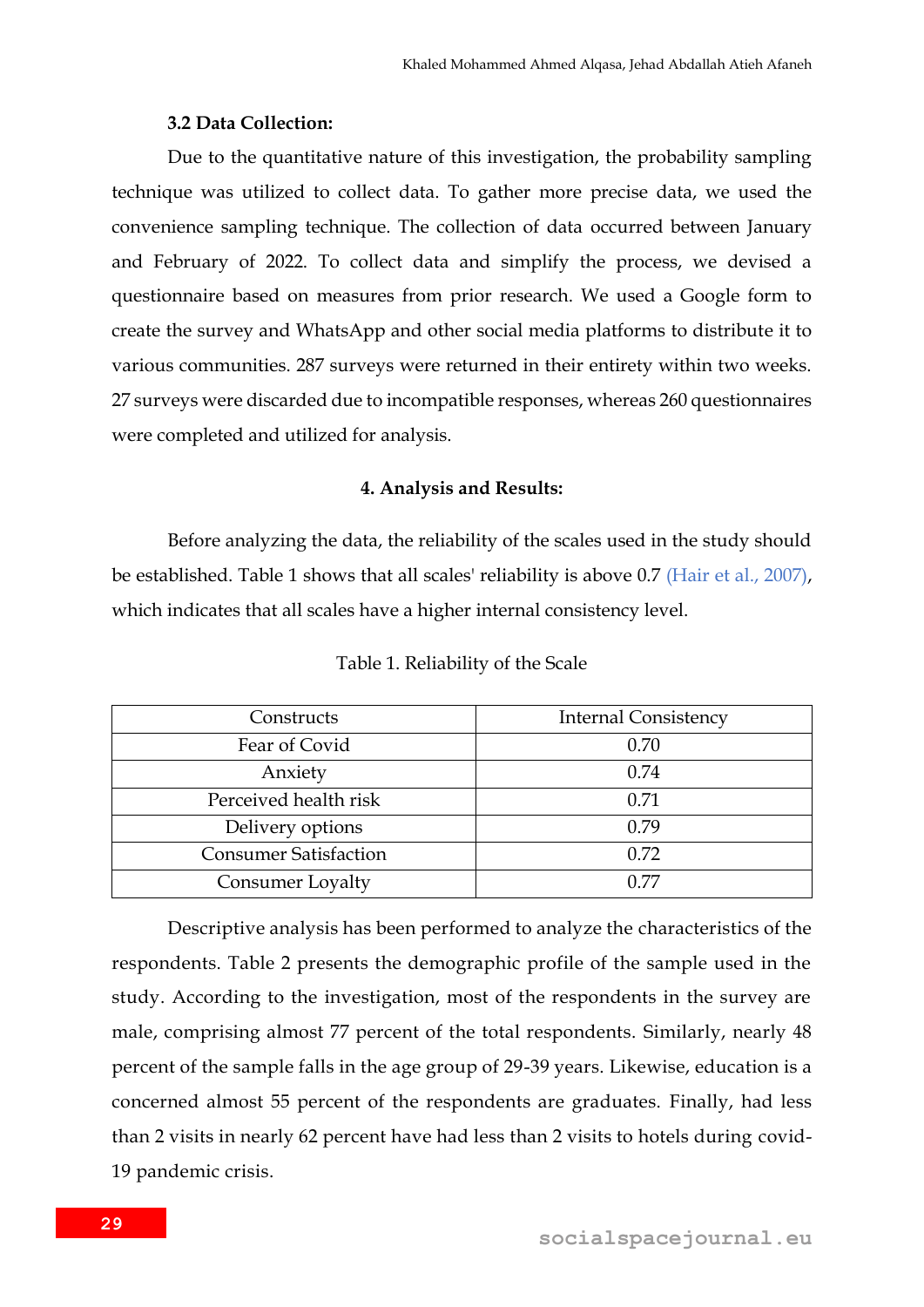| Demographics                              |     | Percentage |
|-------------------------------------------|-----|------------|
| Gender                                    |     |            |
| Male                                      | 201 | 77.3       |
| Female                                    | 59  | 22.6       |
| Age                                       |     |            |
| 18-28 years                               | 40  | 15.3       |
| 29-39 years                               | 124 | 47.6       |
| 40 and above                              | 96  | 36.9       |
| Education                                 |     |            |
| Diploma                                   | 49  | 18.8       |
| Graduates                                 | 144 | 55.3       |
| <b>Masters</b>                            | 42  | 16.1       |
| Others                                    | 14  | 5.3        |
| No. of Visit to any Hotel During Pandemic |     |            |
| less than 2                               | 160 | 61.5       |
| $3-4$                                     | 80  | 30.7       |
| 4 and above                               | 20  | 7.6        |

# Table 2. Demographic profile

In the present study, quantitative data analysis was performed using CB-SEM and Amos version 18 CB-SEM is a two-step method in which the first step aids researchers in evaluating each item in the construct (measurement model), and the second step aids scholars in establishing the strength of relationships between variables (structural model). Tables 3 and 4 established the measurement model's suitability because all values met the cutoff criterion.

# Table 3. Computation of degree of freedom (Default Model)

| Number of distinct sample moments                |  |
|--------------------------------------------------|--|
| Number of the distinct parameter to be estimated |  |
| Degree of freedom (1020-210)                     |  |

|  | Table 4. Measurement Model fit |  |
|--|--------------------------------|--|
|--|--------------------------------|--|

| Overall Model | Overall Model | Acceptable Model | Acceptable      |
|---------------|---------------|------------------|-----------------|
| Measure       | Score         | Fit              | <b>Baseline</b> |
| CFI           | 0.921         | Passed           | $\geq 0.90$     |
| <b>AGFI</b>   | 0.800         | Passed           | $\geq 0.80$     |
| <b>RMSEA</b>  | 0.014         | Passed           | < 0.10          |
| CMIN/DF       | 1.547         | Passed           | $\leq 3$        |
| TLI           | 0.900         | Passed           | $\geq 0.89$     |
| IFI           | 0.914         | Passed           | $\geq 0.90$     |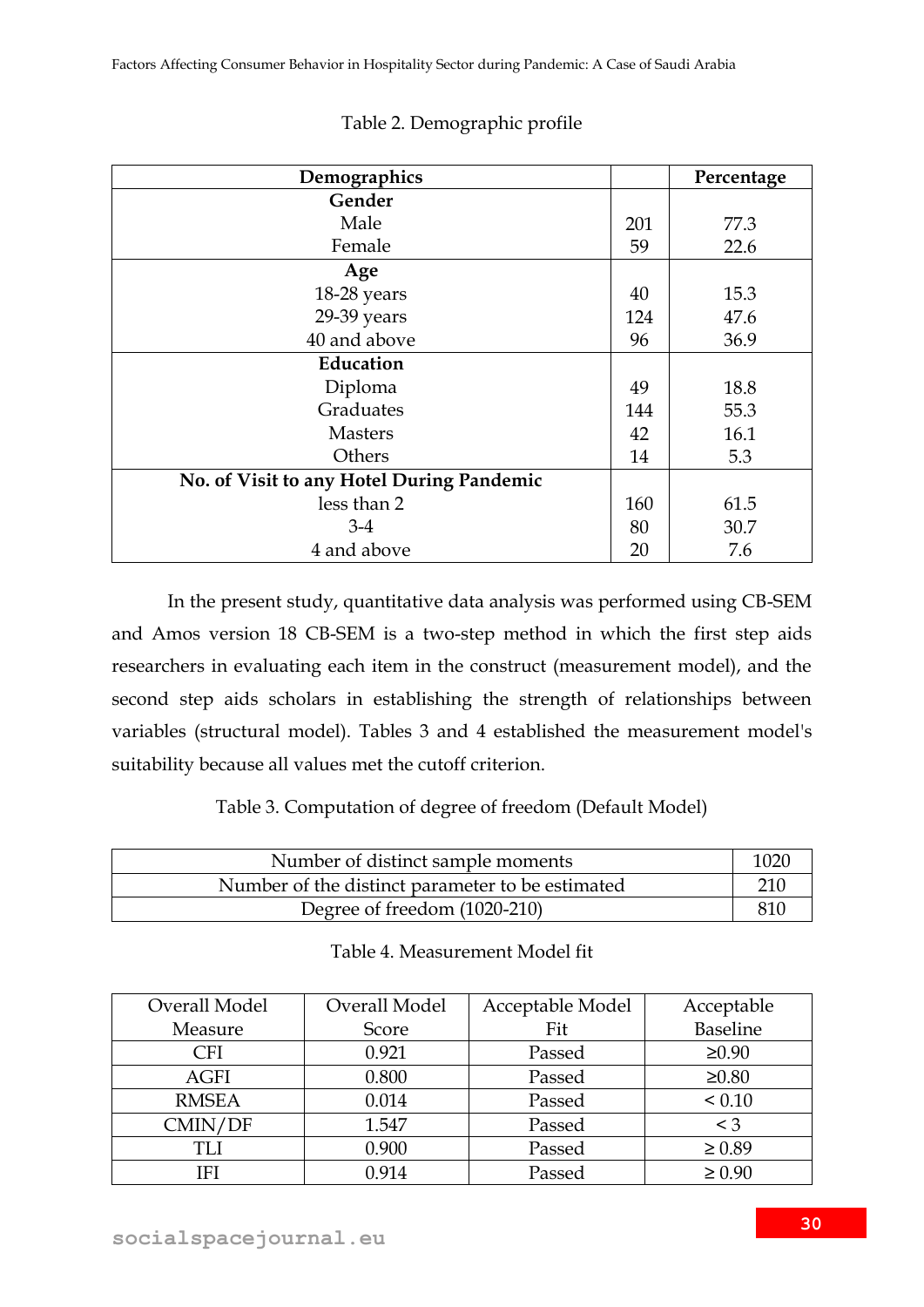The second step of SEM is to establish the structural model fit of the model. Likewise, Table 5 below presents all the indicators of structural model fit, including CFI, AGFI, RMSEA, CMIN/DF, TLI and IFI and passed the minimum criteria.

| Overall Model | Proposed | Acceptable Model | Acceptable  |
|---------------|----------|------------------|-------------|
| Measure       | Model    | Fit              | Baseline    |
| <b>CFI</b>    | 0.914    | Passed           | $\geq 0.90$ |
| <b>AGFI</b>   | 0.810    | Passed           | $\geq 0.80$ |
| <b>RMSEA</b>  | 0.014    | Passed           | < 0.10      |
| CMIN/DF       | 2.154    | Passed           | $<$ 3       |
| TLI           | 0.910    | Passed           | $\geq 0.89$ |
| IFI           | 0.934    | Passed           | $\geq 0.90$ |

# Table 5. Structural Model fit

# Table 6. Summary of Effects

|                                         | Direct         | Indirect       | Total   |
|-----------------------------------------|----------------|----------------|---------|
| Variables                               | <b>Effects</b> | <b>Effects</b> | Effects |
| Fear of Covid --> Consumer satisfaction | 0.114          |                | 0.114   |
| Perceived health risk --> Consumer      | 0.219          |                | 0.219   |
| satisfaction                            |                |                |         |
| Delivery options --> Consumer           | 0.207          |                | 0.207   |
| satisfaction                            |                |                |         |
| Anxiety --> Consumer satisfaction       | 0.211          |                | 0.211   |
| Fear of Covid --> Consumer loyalty      |                | 0.219          | 0.219   |
| Perceived health risk --> Consumer      |                | 0.344          | 0.344   |
| loyalty                                 |                | 0.317          | 0.317   |
| Delivery options --> Consumer loyalty   |                | 0.311          | 0.311   |
| <b>Anxiety --&gt; Consumer loyalty</b>  |                |                |         |

# Table 7. Result of Analyses and Hypotheses

|    | <b>Hypotheses</b>                  | P-value | t-value | Accept or Reject |
|----|------------------------------------|---------|---------|------------------|
| H1 | Consumer satisfaction mediates     |         |         |                  |
|    | the relationship between anxiety   | 0.031   | 2.14    | Accept           |
|    | and consumer loyalty.              |         |         |                  |
| H2 | Consumer satisfaction mediates     |         |         |                  |
|    | the relationship between delivery  | 0.014   | 2.89    | Accept           |
|    | options and consumer loyalty.      |         |         |                  |
| H3 | Consumer satisfaction mediates     |         |         |                  |
|    | the relationship between fear of   | 0.028   | 3.01    | Accept           |
|    | Covid and consumer loyalty.        |         |         |                  |
| H4 | Consumer satisfaction mediates     |         |         |                  |
|    | the relationship between perceived | 0.234   | 1.01    | Rejected         |
|    | health risks and consumer loyalty. |         |         |                  |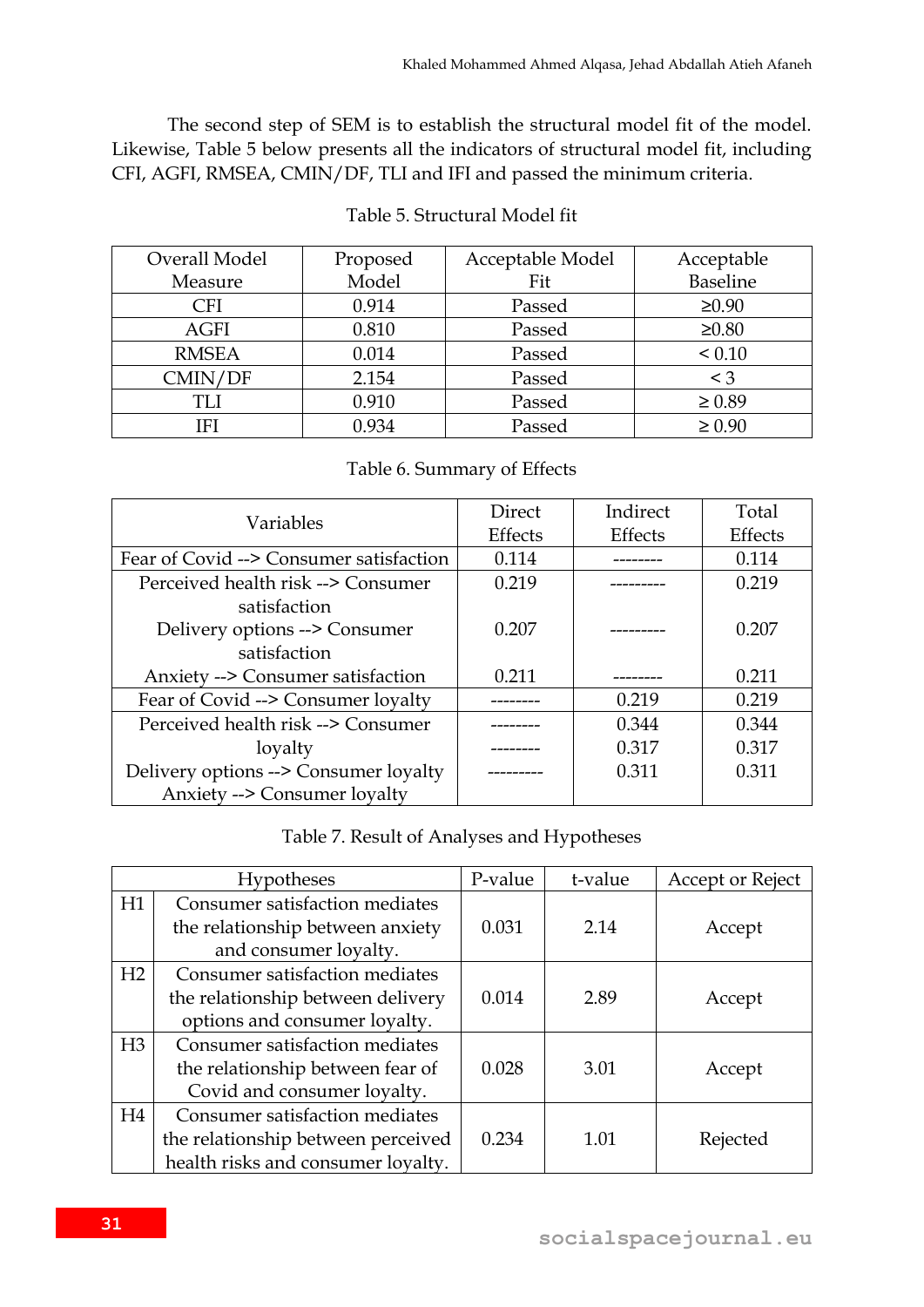



The analyses of the SEM are presented in Table 6, Table 7, and Figure 2 above. Results of the SEM reported that anxiety, delivery option, and fear of Covid positively influence consumer satisfaction, whereas perceived health risk negatively impacts consumer satisfaction. In addition, consumer satisfaction mediates the relationship between anxiety, delivery option, fear of Covid, and consumer loyalty. However, there was no mediation between consumer satisfaction, perceived health risk, and consumer loyalty. Therefore, hypotheses H1-H3 are supported by the results except for H4. SEM results supported H1 and explained that consumer satisfaction mediates the relationship between anxiety and consumer loyalty ( $t = 2.14$ ;  $t > 1.96$ ; (Hair et al., 2007)). Similarly, results of the SEM indicated that consumer satisfaction mediates the relationship between a delivery option and consumer loyalty ( $t = 2.89$ ;  $t > 1.96$ ; (Hair et al., 2007)). In addition, results of the SEM indicated that consumer satisfaction mediates the relationship between fear of Covid and consumer loyalty (t = 3.01; t > 1.96; Hair et al., 2007). Finally, the results of the SEM indicated that consumer satisfaction does not mediate the relationship between perceived health risk and consumer loyalty ( $t = 1.01$ ;  $t > 1.96$ ; (Hair et al., 2007)).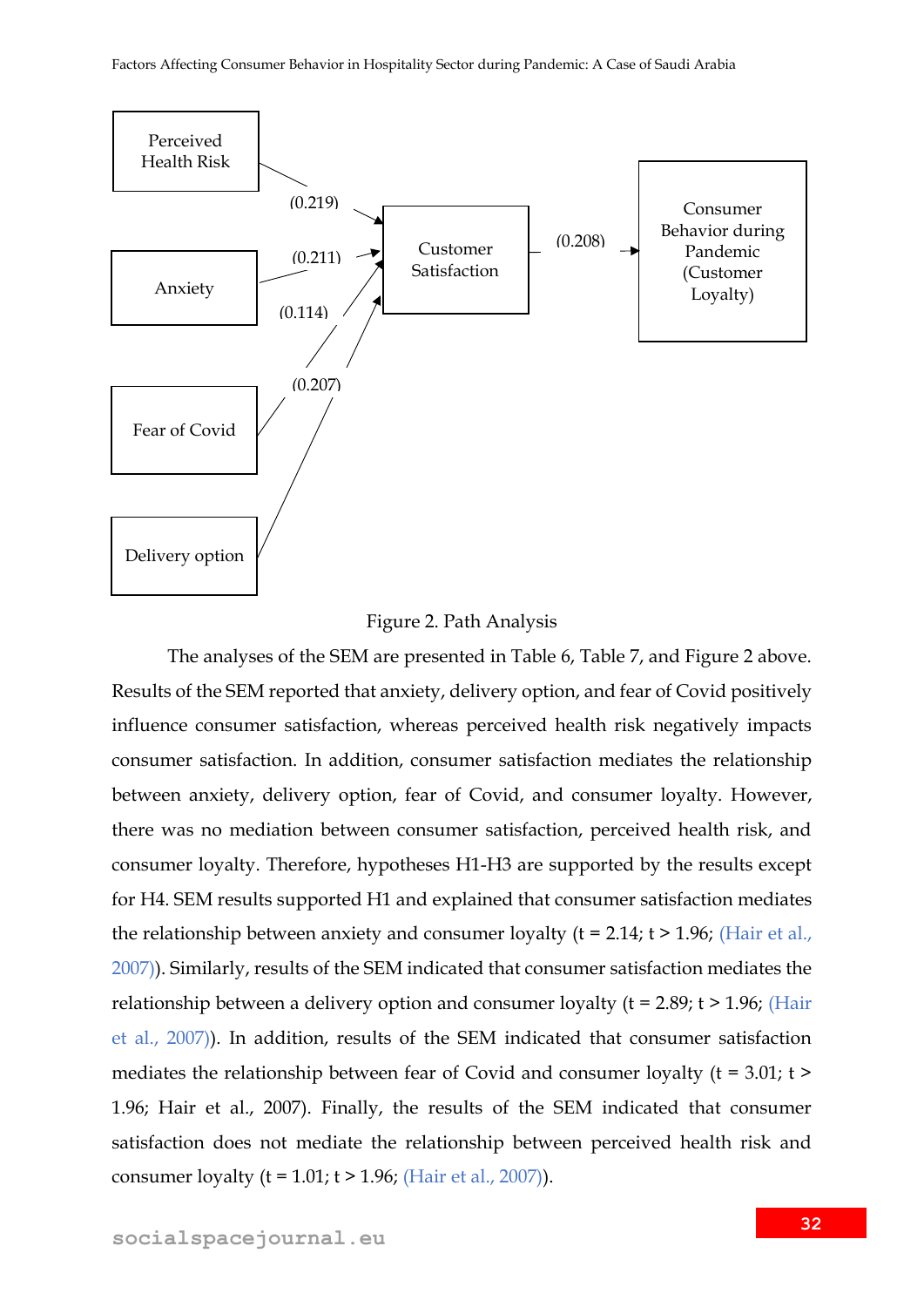#### **5. Discussion**

Byproducts of the epidemic, like travel restrictions and lockdowns, have substantially influenced both social and economic life. Substantial research and analysis of these effects on consumer behavior have been done. Karim et al. (2020) argue that COVID-19 has a significant impact on the fastest-growing industry in the world, namely the hospitality business. What genuinely hurt the industry's health and weighed down its performance was the decline in consumer happiness and loyalty caused by several causes. And academics continually struggled to comprehend what went wrong with client happiness and commitment in the hospitality business. This study intends to investigate and assess how anxiety, perceived health risk, fear of Covid, and delivery options influence customer happiness and loyalty in the Saudi Arabian hospitality industry.

This study suggests that worry hurts consumer satisfaction and loyalty. To be more exact, client satisfaction is a mediator between stress and customer loyalty. There is a correlation between this study and a prior one. Berezka et al. (2021) argued that trust and anxiety significantly impact consumer satisfaction and loyalty. This could be due to how erroneous rumors about the coronavirus spread, as well as the fact that the vast majority of people misunderstand and lack solid information and knowledge about the condition, making it difficult to gather facts and understand the repercussions of this situation; this is what causes people to feel anxious. A further anxiety-inducing issue is the government's use of lockdown and limitations to ensure the populace's safety. These affect one's mental health, resulting in increased anxiety. This impacts the hospitality business because a person's worry naturally inhibits them from visiting hotels and prevents them from enjoying their stays. Fear of Covid is another factor that comparably influences consumer happiness and loyalty. This study's findings concur with those of Di Crosta et al. (2021), who explains how fear of Covid severely influenced customer happiness and loyalty.

This study revealed that perceived health risk and customer satisfaction neither correlate nor depend on one another. The relationship between perceived health risk and customer loyalty is not mediated by customer pleasure. Therefore, the findings of this study contradict Pratondo and Zaid (2021) and Theodoridou et al. (2019), who stated that perceived health risk negatively affects consumer satisfaction and loyalty because it is a negative emotion.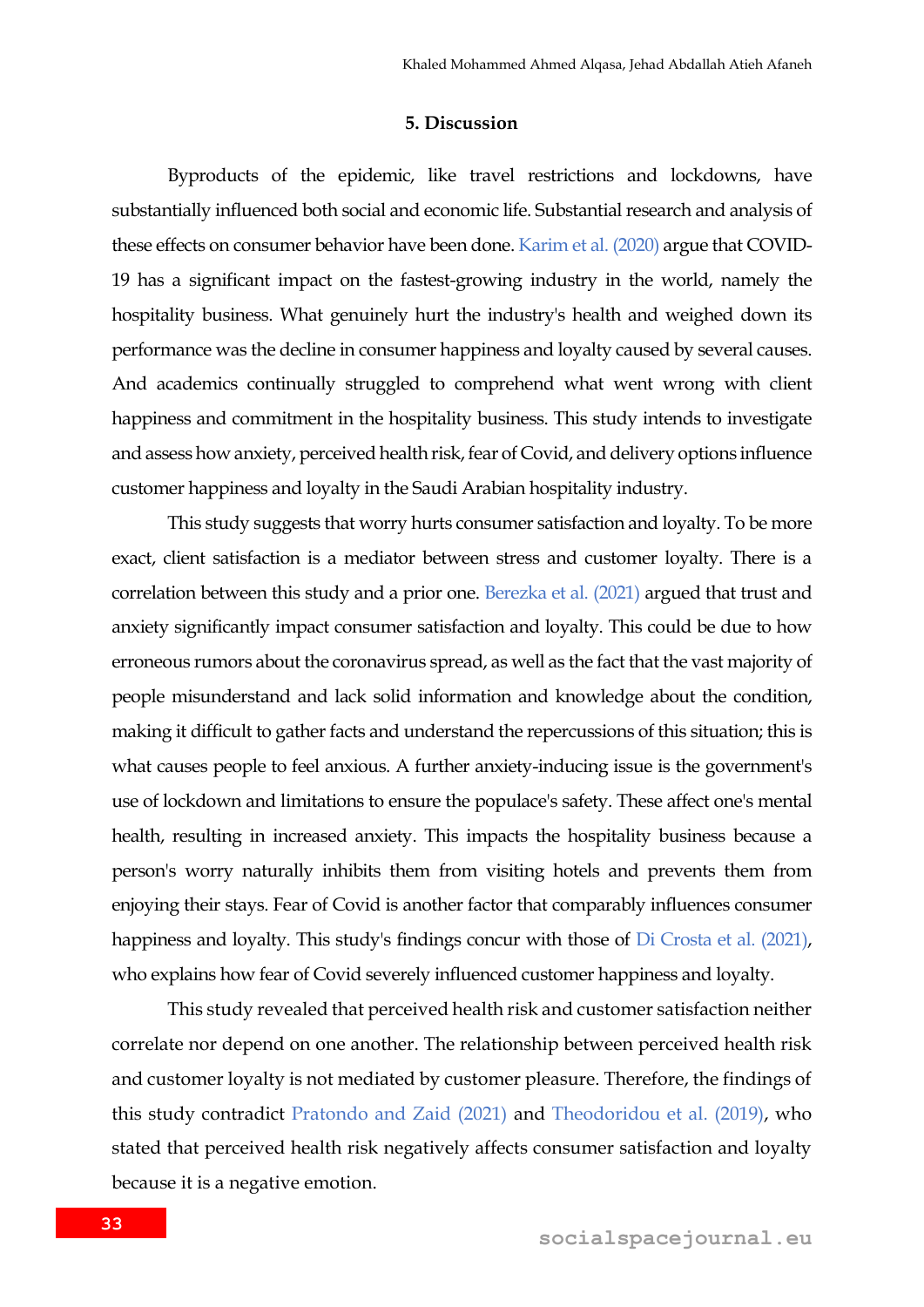A potential reason for this analysis could be that when a customer believes he could develop a health problem or contract a virus while staying at a particular hotel, he changes his plans and goes to a location where he perceives it to be better and safer, which has no negative impact on his satisfaction. This study concludes that delivery options have a favorable effect on consumer happiness and loyalty. In particular, client satisfaction mediates the connection between delivery options and customer loyalty. These findings concur with a recent study by Pratondo and Zaid (2021) and, Theodoridou et al. (2019) who concluded that customer satisfaction and loyalty could be maintained by providing a more suitable delivery option. They specified that food quality, behavior, and delivery speed are crucial for increasing customer happiness and loyalty in the hospitality industry. We find that anxiety, fear of Covid, and delivery choices substantially impact customer loyalty and satisfaction.

### **6. Theoretical and Practical Implications**

Suggestions and indications are an essential aspect of any research, and a great practice and theoretical indications are rising in this study too. Takin from an academic approach, the research results enhance knowledge by supplying experiential support to past conceptions, proving these results and outcomes. So regarding this, Bhatti et al. (2022) advocate that to validate and prove this concept, examining the relation across these factors in a variety of settings is what works best. To add upon that, this current research outcome validates the suggested concepts advocated previously regarding anxiety, fear, and delivery option in the crises occurring in the meantime. This says that the proposed concept in the previous study is also valid during crisis, not in normal settings. Looking at it from a practical approach, we can see that the outcomes of this research propose that giving customers clean and safe environments minimize the fear of Covid and anxiety, and this is what the hospitality industry needs to pay attention to and that what needs to be supplied by management in the hospitality industry is the decent delivery choices to sustain the customer satisfaction and loyalty. To be more precise, they have to make sure that these delivery choices match the attitude of the delivery person, delivery time, and food quality, which sustains and strengthens satisfaction and loyalty.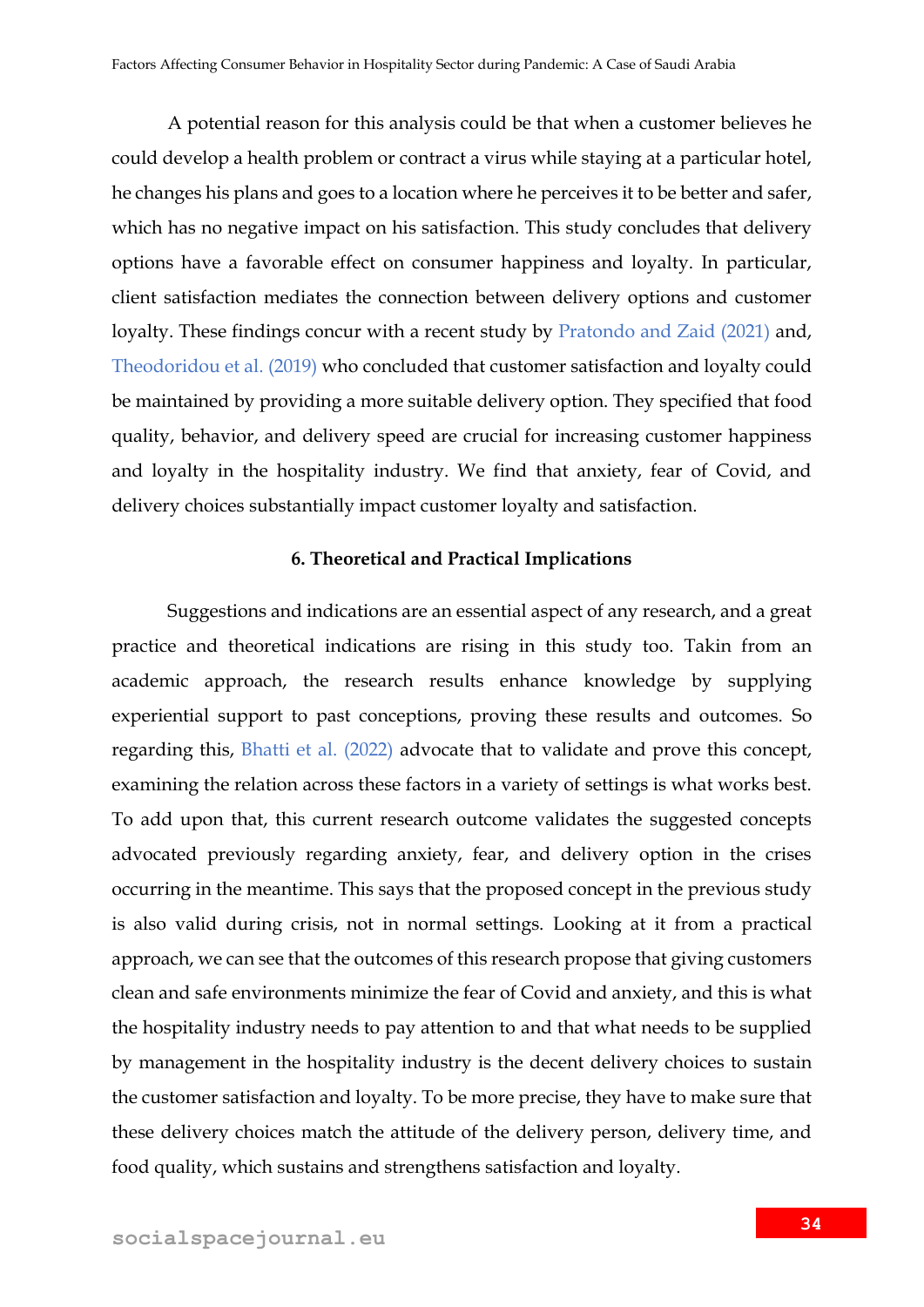### **7. Limitations and Future Research Directions**

This research, like any studies, was limited by several factors, and as a result, it proposed different study areas. This research was conducted in the hospitality sectors, including hotels and foodservice establishments, which may not provide a complete grasp of the element of the study. Also, future research must concentrate on each aspect of hospitality, such as food service points in hotels and restaurants. This could provide a comprehensive understanding and justify how each component is influenced and by which specific causes they are affected and a comparison of agreements and differences. After that, this study found no significant association between perceived health risks, which was unexpected and contrary to some earlier research. Future research must examine this association in various settings, such as universities, banks, and retail malls. Age factors and gender variations were not studied in this study, and this is where future research must concentrate on recognizing the reactions and level of satisfaction and loyalty. Because the younger generation is less conscious of health risks, they may be more comfortable and laidback about their worry and dread of Covid, which does not negatively impact their loyalty and happiness. However, the exact opposite can be stated about the older generation, which is more conscious and therefore more nervous. Alternatively, it could be a comparison between males and females, as females may exhibit higher anxiety and dread of Covid than males. Finally, these criteria were evaluated in Saudi Arabia, where the Covid-19 pandemic was controlled very successfully thanks to the efforts of the Saudi government, which placed second globally in terms of pandemic management success. Therefore, these elements must be evaluated in regions where the issue was poorly handled, and several lives were lost, such as Italy, India, the United States, and the United Kingdom. The results and findings in these nations may be pretty distinct from Saudi Arabia.

### **Acknowledgment:**

This work was supported by the Deanship of Scientific Research, King Faisal University, Saudi Arabia [grant number NA000220]'.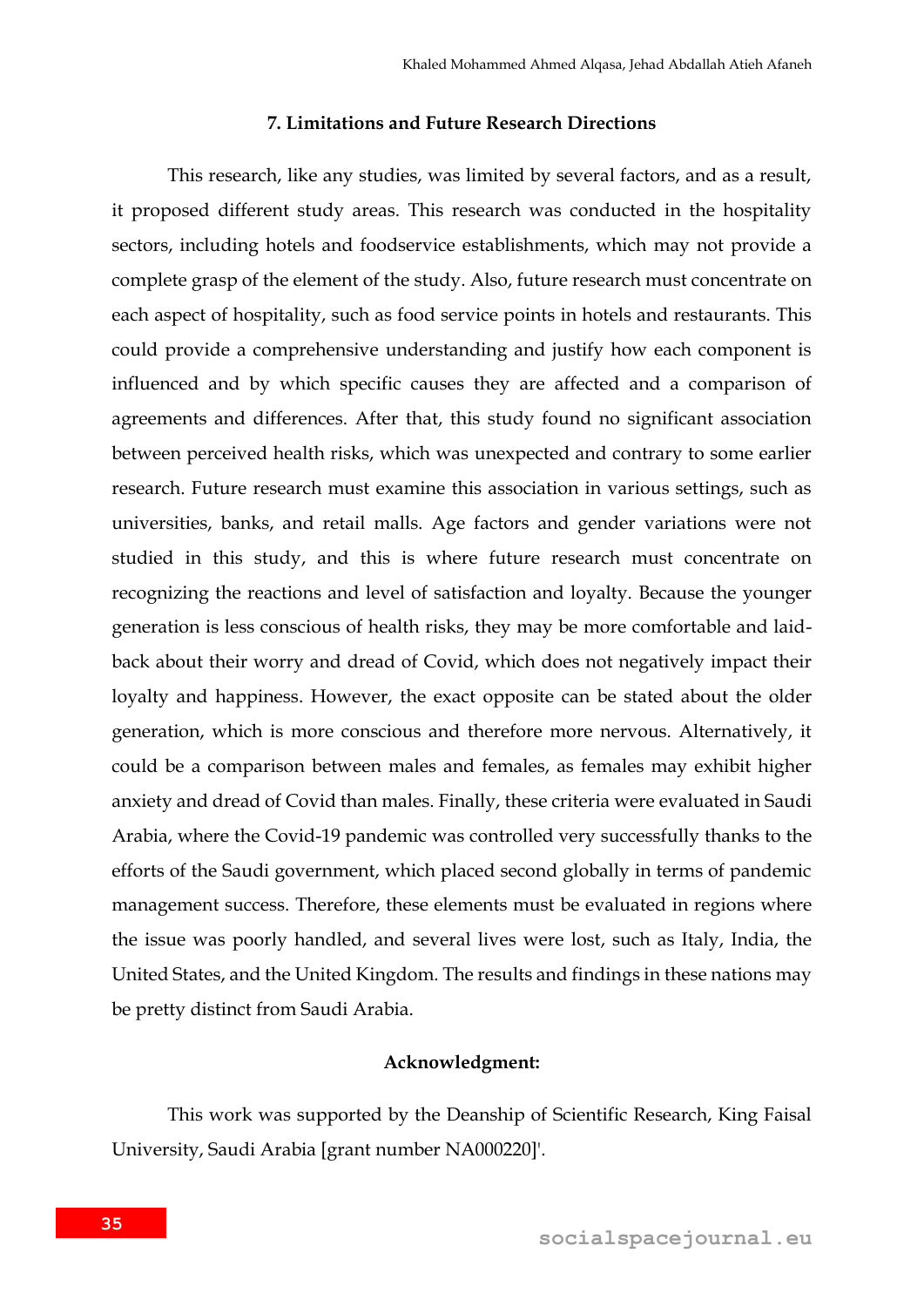#### **References**

- Ajzen, I. (1991). The theory of planned behavior. *Organizational behavior and human decision processes, 50*(2), 179-211. [https://doi.org/10.1016/0749-5978\(91\)90020-T](https://doi.org/10.1016/0749-5978(91)90020-T)
- AlArjani, A., Modibbo, U. M., Ali, I., & Sarkar, B. (2021). A new framework for the sustainable development goals of Saudi Arabia. *Journal of King Saud University-Science, 33*(6), 101477.<https://doi.org/10.1016/j.jksus.2021.101477>
- Altheide, D. L. (2018). *Creating fear: News and the construction of crisis, 1st edition.* . Routledge.<https://doi.org/10.4324/9780203794494>
- Antonetti, P., Manika, D., & Katsikeas, C. (2019). Why consumer animosity reduces product quality perceptions: The role of extreme emotions in international crises. *International Business Review, 28*(4), 739-753. <https://doi.org/10.1016/j.ibusrev.2019.02.003>
- Avraham, E. (2020). Nation branding and marketing strategies for combatting tourism crises and stereotypes toward destinations. *Journal of Business Research, 116*, 711- 720.<https://doi.org/10.1016/j.jbusres.2018.02.036>
- Berezka, S., Rebiazina, V., & Muravskaia, S. (2021). Changes in consumer behavior in the BRICS countries during the COVID-19 pandemic: The role of trust and anxiety. *BRICS Journal of Economics, 2*(1), 53-73. <https://doi.org/10.38050/2712-7508-2021-29>
- Bhatti, M., Alyahya, M., Alshiha, A. A., Qureshi, M. G., Juhari, A. S., & Aldossary, M. (2022). Exploring business graduates employability skills and teaching/learning techniques. *Innovations in Education and Teaching International*, 1-11.<https://doi.org/10.1080/14703297.2022.2049851>
- Boakye, K. G., Blankson, C., & Prybutok, V. R. (2017). The battle for customer loyalty: An examination of customer loyalty in the goods and services domain. *Quality Management Journal, 24*(4), 21-34.<https://doi.org/10.1080/10686967.2017.12088377>
- Budur, T., & Poturak, M. (2021). Employee performance and customer loyalty: Mediation effect of customer satisfaction. *Middle East Journal of Management, 8*(5), 453-474.<https://doi.org/10.1504/MEJM.2021.117510>
- Cabrera, A. F. (1994). Logistic regression analysis in higher education: An applied perspective. *Higher education: Handbook of theory and research, 10*, 225-256.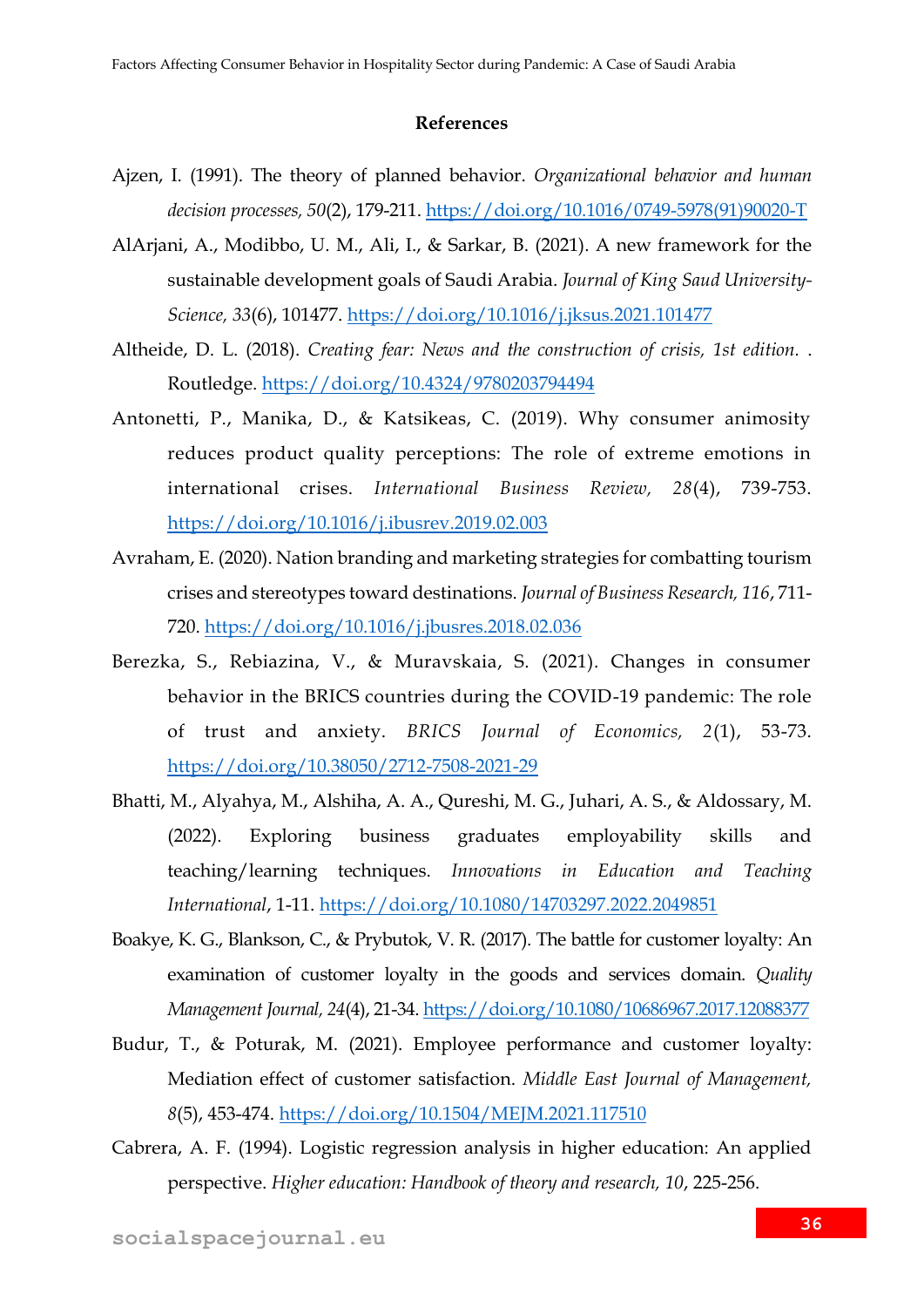- Coletta, M., De Bonis, R., & Piermattei, S. (2019). Household debt in OECD countries: The role of supply-side and demand-side factors. *Social Indicators Research, 143*(3), 1185-1217.<https://doi.org/10.1007/s11205-018-2024-y>
- Columbus, C., Brust, K. B., & Arroliga, A. C. (2019). novel coronavirus: an emerging global threat. *33* (pp. 209-212). Taylor & Francis*.* <https://doi.org/10.1080/08998280.2020.1731272>
- Cruz-Cárdenas, J., Zabelina, E., Guadalupe-Lanas, J., Palacio-Fierro, A., & Ramos-Galarza, C. (2021). COVID-19, consumer behavior, technology, and society: A literature review and bibliometric analysis. *Technological forecasting and social change, 173*, 121179.<https://doi.org/10.1016/j.techfore.2021.121179>
- Danks, N. P., Sharma, P. N., & Sarstedt, M. (2020). Model selection uncertainty and multimodel inference in partial least squares structural equation modeling (PLS-SEM). *Journal of Business Research, 113*, 13-24. <https://doi.org/10.1016/j.jbusres.2020.03.019>
- Di Crosta, A., Ceccato, I., Marchetti, D., La Malva, P., Maiella, R., Cannito, L., ... Verrocchio, M. C. (2021). Psychological factors and consumer behavior during the COVID-19 pandemic. *PloS one, 16*(8), e0256095. <https://doi.org/10.1371/journal.pone.0256095>
- Donthu, N., & Gustafsson, A. (2020). Effects of COVID-19 on business and research. In (Vol. 117, pp. 284-289): Elsevier.
- El-Adly, M. I. (2019). Modelling the relationship between hotel perceived value, customer satisfaction, and customer loyalty. *Journal of Retailing and Consumer Services, 50*, 322-332.<https://doi.org/10.1016/j.jretconser.2018.07.007>
- Hair, J., William, C. B., Barry, J. B., & Rolph, E. A. (2007). Multivariate data analysis (7th ed.). Englewood Cliff s, NJ: Prentice Hall. <https://doi.org/10.1016/j.jmva.2006.05.003>
- Iglesias, O., Markovic, S., Bagherzadeh, M., & Singh, J. J. (2020). Co-creation: A key link between corporate social responsibility, customer trust, and customer loyalty. *Journal of Business Ethics, 163*(1), 151-166.<https://doi.org/10.1007/s10551-018-4015-y>
- Jha, A. (2021). A strategic approach for managing Covid-19 crisis: A food delivery industry perspective. *Academy of Marketing Studies Journal, 25*(1), 1-9.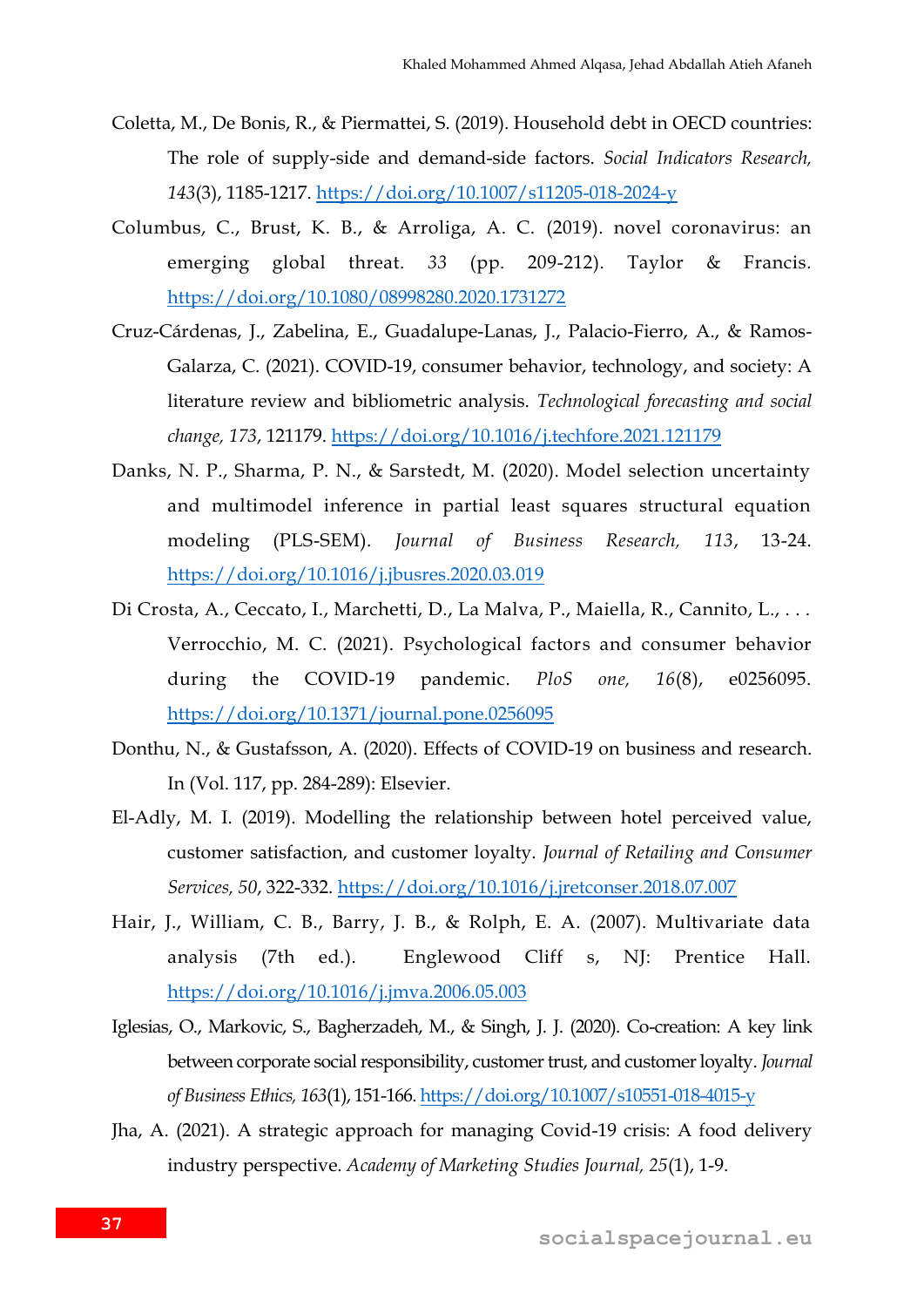- Jones, D. S. (2020). History in a crisis—lessons for Covid-19. *New England journal of medicine, 382*(18), 1681-1683.<https://doi.org/10.1056/NEJMp2004361>
- Juanamasta, I. G., Wati, N. M. N., Hendrawati, E., Wahyuni, W., Pramudianti, M., Wisnujati, N. S., . . . Rusdiyanto, R. (2019). The role of customer service through customer relationship management (Crm) to increase customer loyalty and good image. *International Journal of Scientific and Technology Research, 8*(10), 2004-2007.
- Kang, Y. (2019). Food safety governance in China: Change and continuity. *Food Control, 106*, 106752.<https://doi.org/10.1016/j.foodcont.2019.106752>
- Karim, W., Haque, A., Anis, Z., & Ulfy, M. A. (2020). The movement control order (mco) for covid-19 crisis and its impact on tourism and hospitality sector in malaysia. *International Tourism and Hospitality Journal, 3*(2), 1-7.
- Karunaratna, A. C., & Kumara, P. A. P. (2018). Determinants of customer loyalty: A literature review. *Journal of customer behaviour, 17*(1-2), 49-73. <https://doi.org/10.1362/147539218X15333820725128>
- Laato, S., Islam, A. K. M. N., Farooq, A., & Dhir, A. (2020). Unusual purchasing behavior during the early stages of the COVID-19 pandemic: The stimulusorganism-response approach. *Journal of Retailing and Consumer Services, 57*, 102224.<https://doi.org/10.1016/j.jretconser.2020.102224>
- Lemy, D., Goh, E., & Ferry, J. (2019). Moving out of the silo: How service quality innovations can develop customer loyalty in Indonesia's hotels. *Journal of Vacation Marketing, 25*(4), 462-479.<https://doi.org/10.1177/1356766718819658>
- Maghdid, H. S., Asaad, A. T., Ghafoor, K. Z., Sadiq, A. S., Mirjalili, S., & Khan, M. K. (2020). Diagnosing COVID-19 pneumonia from X-ray and CT images using deep learning and transfer learning algorithms. *11734* (pp. 117340E). International Society for Optics and Photonics*.* <https://doi.org/10.1117/12.2588672>
- Mann, A., Schwabe, M., Fraser, P., Fülöp, G., & Ansah, G. A. (2020). How the COVID-19 pandemic is changing education: A perspective from Saudi Arabia, pp. 1-48. *Organization for Economic Cooperation and Development (OECD). Howcoronavirus-covid-19-pandemic-changing-education-Saudi-Arabia. pdf (oecd. org)*.
- Martínez, P., & del Bosque, I. R. (2015). Explaining consumer behavior in the hospitality industry: CSR associations and corporate image. In *Handbook of research on global hospitality and tourism management* (pp. 501-519). IGI Global. <https://doi.org/10.4018/978-1-4666-8606-9.ch025>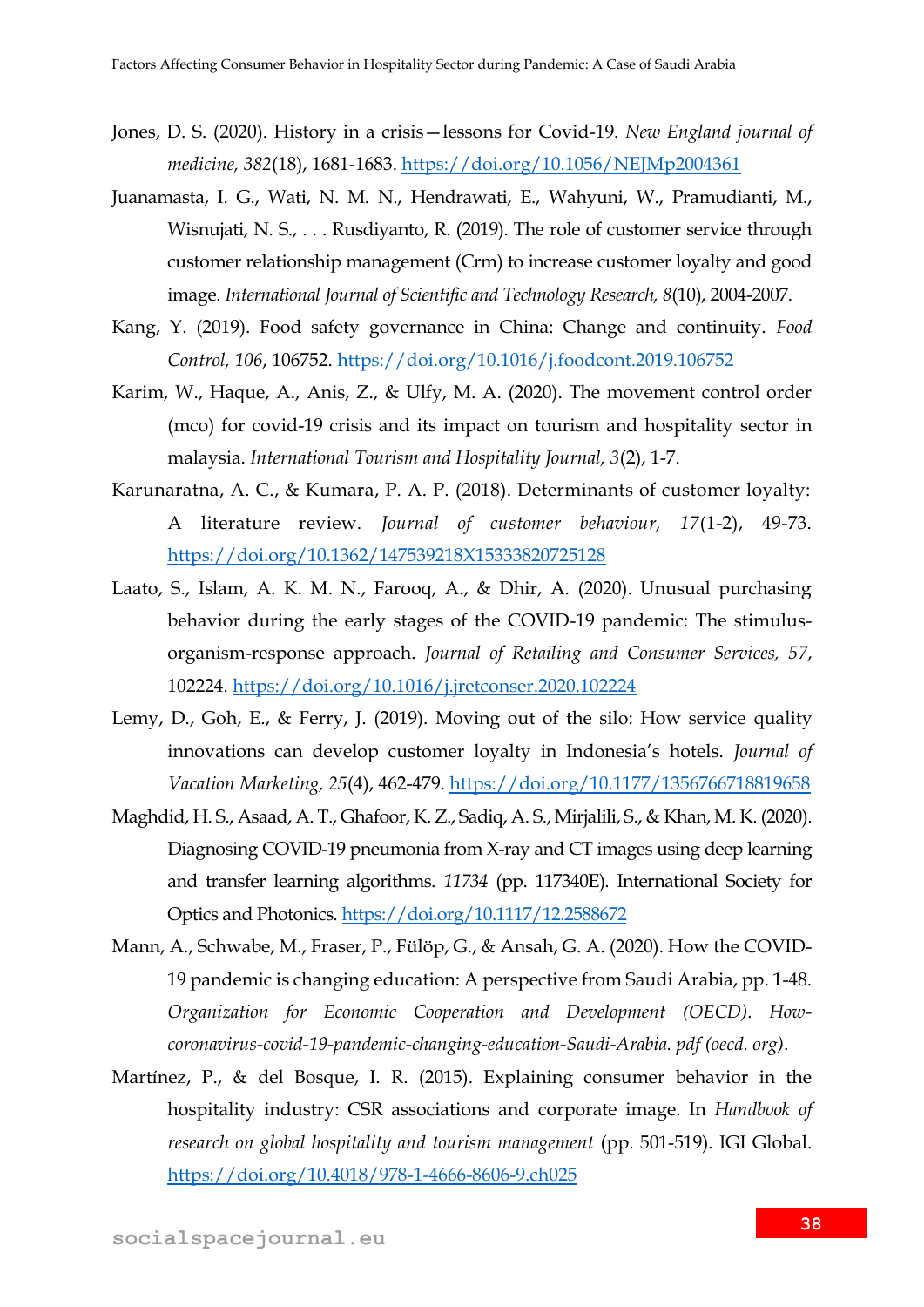- Mirzayev, F., Viney, K., Linh, N. N., Gonzalez-Angulo, L., Gegia, M., Jaramillo, E., ... Kasaeva, T. (2021). World Health Organization recommendations on the treatment of drug-resistant tuberculosis, 2020 update. *European Respiratory Journal, 57*(6).<https://doi.org/10.1183/13993003.03300-2020>
- Ndubisi, N. O. (2012). Mindfulness, reliability, pre-emptive conflict handling, customer orientation and outcomes in Malaysia's healthcare sector. *Journal of Business Research, 65*(4), 537-546.<https://doi.org/10.1016/j.jbusres.2011.02.019>
- Nguyen-Phuoc, D. Q., Su, D. N., Tran, P. T. K., Le, D.-T. T., & Johnson, L. W. (2020). Factors influencing customer's loyalty towards ride-hailing taxi services–A case study of Vietnam. *Transportation Research Part A: Policy and Practice, 134*, 96-112.<https://doi.org/10.1016/j.tra.2020.02.008>
- Pekovic, S., & Rolland, S. (2020). Recipes for achieving customer loyalty: A qualitative comparative analysis of the dimensions of customer experience. *Journal of Retailing and Consumer Services, 56*, 102171. <https://doi.org/10.1016/j.jretconser.2020.102171>
- Pratondo, K., & Zaid, Z. (2021). Customer Loyalty During Pandemic: Understanding Loyalty Through the Lens of Online Ride Hailing Service Quality. *International Journal of Social Science and Business, 5*(1), 69-75[. https://doi.org/10.23887/ijssb.v5i1.30933](https://doi.org/10.23887/ijssb.v5i1.30933)
- Rangriz, H., & Bayrami Shahrivar, Z. (2019). The impact of E-CRM on customer loyalty using data mining techniques. *BI Management Studies, 7*(27), 175-205.
- Schiffman, M. H., Bauer, H. M., Hoover, R. N., Glass, A. G., Cadell, D. M., Rush, B. B., . . . Wacholder, S. (1993). Epidemiologic evidence showing that human papillomavirus infection causes most cervical intraepithelial neoplasia. *JNCI: Journal of the National Cancer Institute, 85*(12), 958-964[. https://doi.org/10.1093/jnci/85.12.958](https://doi.org/10.1093/jnci/85.12.958)
- Sharma, B., & Gursoy, D. (2015). An examination of changes in residents' perceptions of tourism impacts over time: The impact of residents' socio-demographic characteristics. *Asia Pacific Journal of Tourism Research, 20*(12), 1332-1352. <https://doi.org/10.1080/10941665.2014.982665>
- Theodoridou, G., Tsakiridou, E., Kalogeras, N., & Mattas, K. (2019). The Impact of the economic crisis on greek consumer behaviour towards food consumption. *International Journal on Food System Dynamics, 10*(3), 298-314.